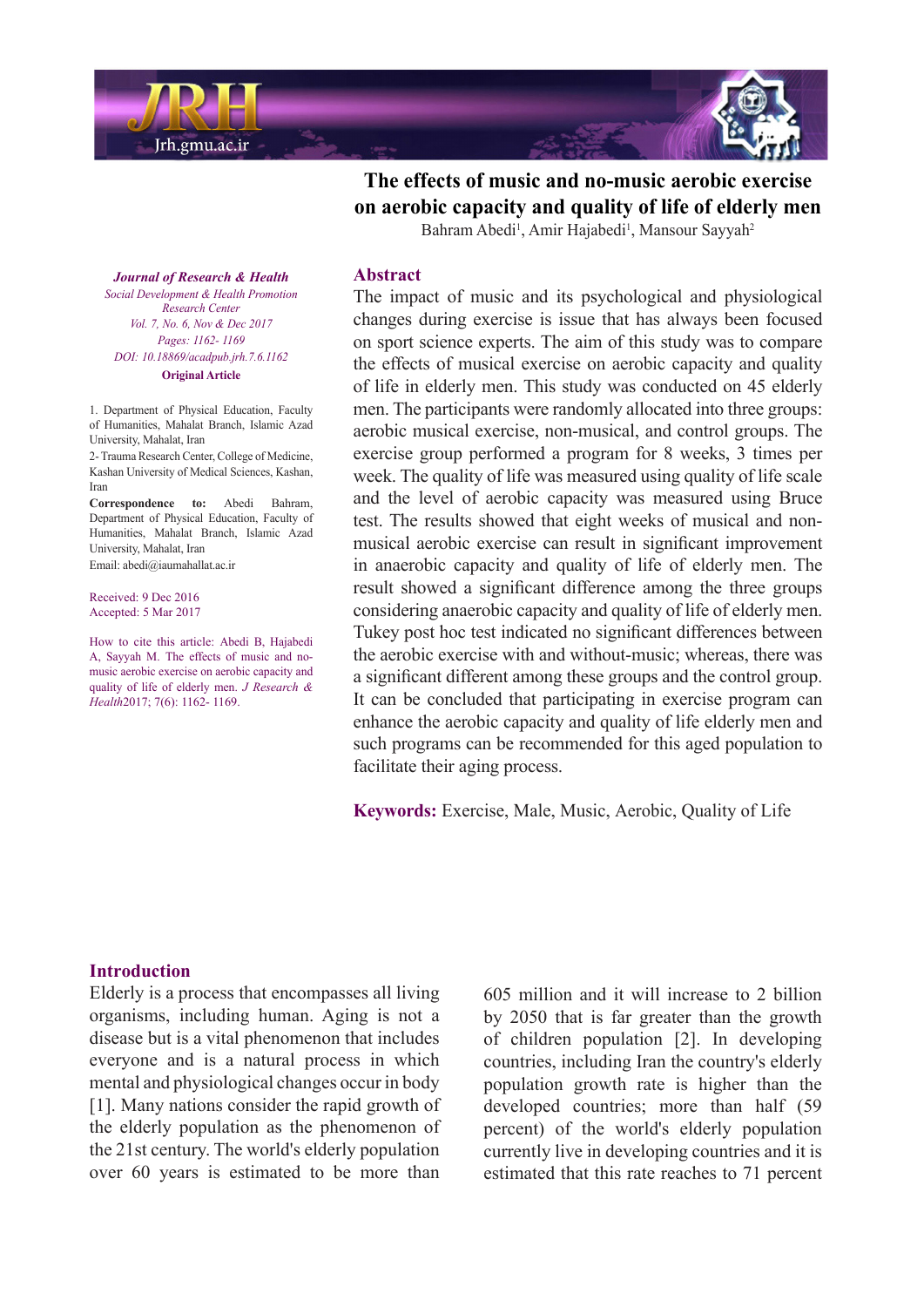# by  $2030$  [3].

The concept of the quality of life was introduced about 40 years ago in the United States and the social scientists were the pioneers who had started studying it. Over time and especially in the past two decades, researchers attempted to assess the life quality of different people through clinical trials in medical settings. Quality of life refers to the person's perception about the health status and life satisfaction condition [3].

Different studies have shown that with aging the dependency of the person on others in daily activity increases due to the deteriorating condition that occurs in different systems, particularly due to limitation of movement's ability this condition results in the feeling of unwellness and creates many negative effects on the quality of life  $[4]$ . Examining the quality of life of aged population and identifying effective interventions that may positively improve it may change the life condition of elderly and help them to deal effectively with their problems and independently cope with the various treatments

Exercise may be one of the most effective methods for the prevention of disorders among the elderly. It may delay or facilitate aging by improving health condition and lead to vitality of the elderly  $[4]$ .

King et al., investigated the effect of  $6$  months being and quality of life of elderly and showed of regular physical in-group activity on wellthat in-group regular physical activity result in improvement of the quality of life and well-being Pool et al examined the effect of continuous of the participants [5]. In addition, Khazaeephysical activity on mental performance of elderly group and demonstrated that the training program can improve the mental functioning Zajko et al explored the effect of exercise on of the participants [6]. Furthermore, Chodzkohealth status of elderly and showed that regular exercise program is able to improve the physical and mental performance of the participants [7]. It has been demonstrated that listening to music or even playing musical instruments can enhance depression and cognitive functions

[8]. Thoma et al showed that different types of music have different effects on auditory system and endocrine glands [9].

Evidences reveal that the melody and rhythm of music affects human endocrine nervous system by initiating nerve impulses of the limbic, thalamus, and reticular activating system  $(RAS)$  [10]. Recently, it has been shown that exercise increase brain-derived neurotrophic factor (BDNF) in middle-aged women  $[11]$ . In addition, research shows that exercise increases levels of BDNF in the middle-aged women with major depression  $[12]$ .

There is controversy over the effectiveness of music on physical performance  $(13-16)$ . On the other hand, there is disagreement about the effect of music on aerobic exercise performance suggesting that the combination of physical exercise and music may improve aerobic exercise in healthy elderly people. The aim of this study was to compare the effect of aerobic exercise with and without music on aerobic capacity and life quality of elderly men.

## **Method**

This quasi-experimental study was conducted in Isfahan, the center of Iran, in  $2016$ . Forty five elderly men aged over 60 years participated in this research. The senior citizen men with full mental functioning capacity, Alert, Voice, Pain, Unresponsive (AVPU) criterion and the ability to answer questions were included in the project. They were physically active and were able to perform normal daily activities independently, but did not participate in any regular physical activities. The exclusion criteria were as follow: the absence of neurological disorders (stroke, Parkinson's disease and paralysis), cardiovascular diseases (acute myocardial infarction), acute heart failure, uncontrolled hypertension, unstable chronic diseases (diabetes, malignancies), severe congenital disorders or musculoskeletal disorders. Following the selection of sample from the accessible population, they were randomly assigned into three groups of music-aerobic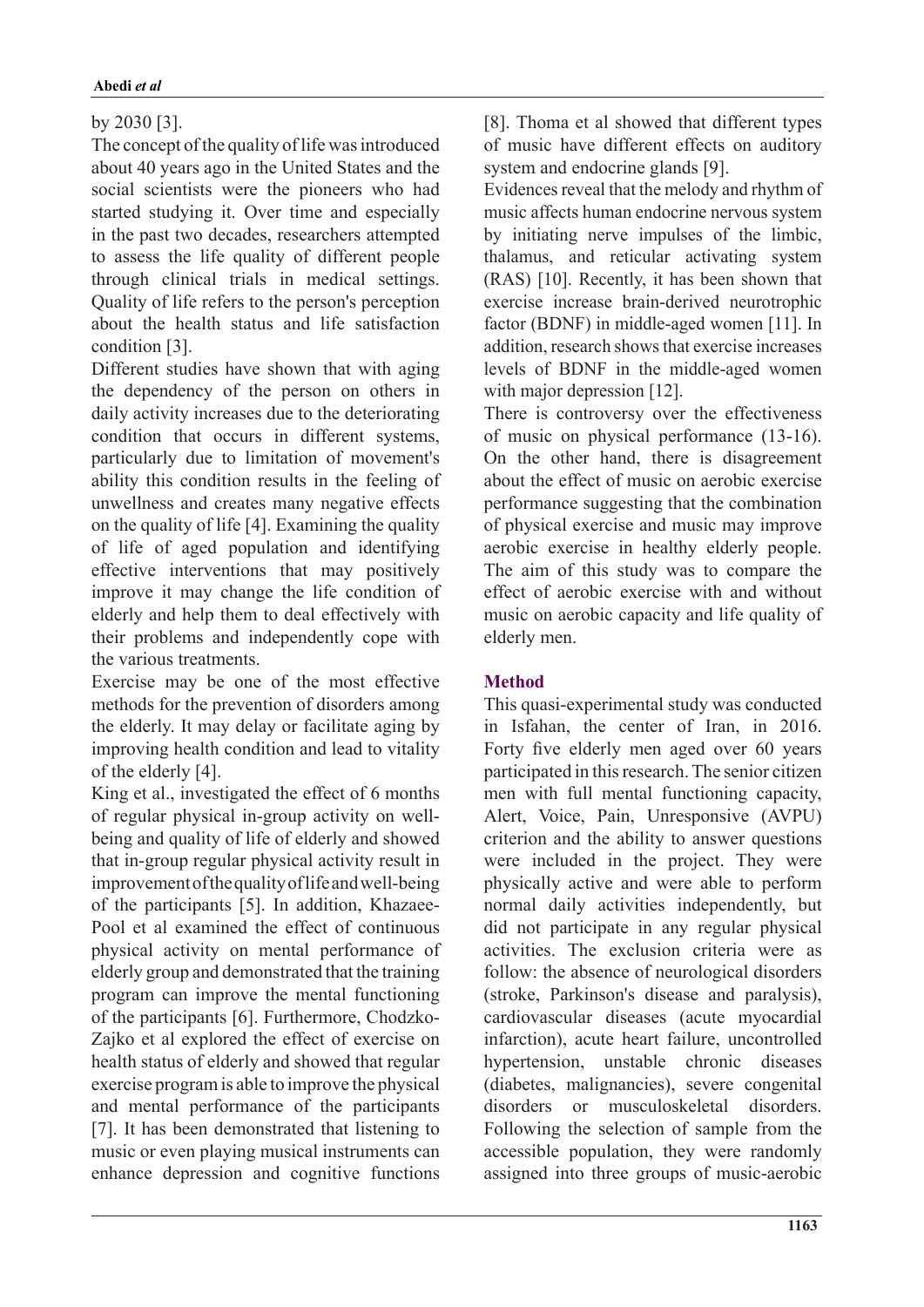$(n=15)$ , non-music aerobic exercise  $(n=15)$ , and control groups  $(n=15)$ . Before the study, the procedures were fully explained to the participants and they completed a human consent form.

The participants referred to the testing area in group of five to complete the exercise program. The height and weight of the participants were measured using a stadiometer seca 206 and Balance Seca 760, both made in Germany. The cardiorespiratory fitness level (VO2max) was determined by standard Bruce test. The quality of life of the participants was determined by completing quality of life (QOL) questionnaire. The questionnaire has 72 items distributed into  $6$  subscales, including welfare body  $(12$  items), personal growth  $(12 \text{ items})$ , job satisfaction  $(12 \text{ items})$ items), social relations (12 items), innovative and creative behavior  $(12 \text{ items})$ , and altruistic behavior (12 items). The Quality of Life Scale  $(OOLS)$  had shown 85% reliability by testing a sample of 140 people  $[17]$ .

A regular exercise program of music aerobic exercise ( $MAE$ ) was performed for 50 minutes. three times per week for two months. Eleven items of exercise with music, including stretch, flexibility, body circulation, manual dexterity, stepping, brain active exercise, aerobic, slow walking, relaxed turning, mild jumping jack, meditation, and breathing exercise were performed. Every 50-minute of MAE session included a warm-up stage with two slow music songs, an active exercise with six faster rhythms, and a cool-down stage with two relaxing music songs  $[18]$ .

Five experts in sports science and five experts in music exercise validated and standardized the MAE protocol. Instructions on how to avoid sports injuries were given to the participants prior to the program. The research assistant and instructors were trained to lead MAE before the program started. The exercise intensity of the MAE session was determined calculating 64 percent of maximum heart rate using  $HR = (220$ age) $\times$ 100% [19]. Heart rate for the entire time during the protocol was measured by wireless pulse oximeters equipped with heart rate monitors. Descriptive and parametric inferential statistics was applied after the Kolmogrov-Smirinov test showed that the data were normally distributed. Student t-test. analysis of variance (ANOVA), and Tukey post hoc tests were used to test the hypothesis using SPSS-16.

# **Results**

The result of one-way ANOVA indicated that no significant difference among the age (year), weight (kg), and height (cm) of the three groups  $(p>0.05)$ . These results are presented in Table 1.

**Table 1** *One-way ANOVA for the age (year), weight (kg), and height (cm) of the music aerobic, no-music aerobic and control groups (mean*  $\pm$  *SD)* 

| Variable    | Aerobic music   | Aerobic         | Control          | p-value |
|-------------|-----------------|-----------------|------------------|---------|
| Age $(y)$   | $63\pm 6.78$    | $60.4 \pm 2.69$ | $59.33 \pm 3.18$ | 0.94    |
| Height (cm) | 164.8±7.86      | $169.47\pm4.68$ | $167.33\pm 6.1$  | 0.78    |
| Weight (kg) | $82.8 \pm 7.77$ | $79.07\pm 6.02$ | $79.4 \pm 6.32$  | 0.70    |

The results of one-way ANOVA showed no significant difference among the three groups before the implementation of the protocol in regard to the age, height and weight  $(p>0.05)$ , but there was a significant difference in aerobic capacity among the three groups in posttest  $(F=4.65, p=0.015)$ . Tukey post hoc test indicated a significant different between the exercised and the control group  $(p<0.05)$ , but no significant differences between the music aerobic exercise and no music aerobic groups ( $p=0.76$ ). Paired t-test was employed to test the within group changes. These results are presented in Table 2. Both music aerobic exercise and no music aerobic groups significantly improved in aerobic capacity ( $p=0.003$ ,  $p=0.012$ ); whereas, no significant change was found in the control group ( $p=0.78$ ).

The results of one-way ANOVA for the quality of life scale indicated that there was a significantly difference among the groups in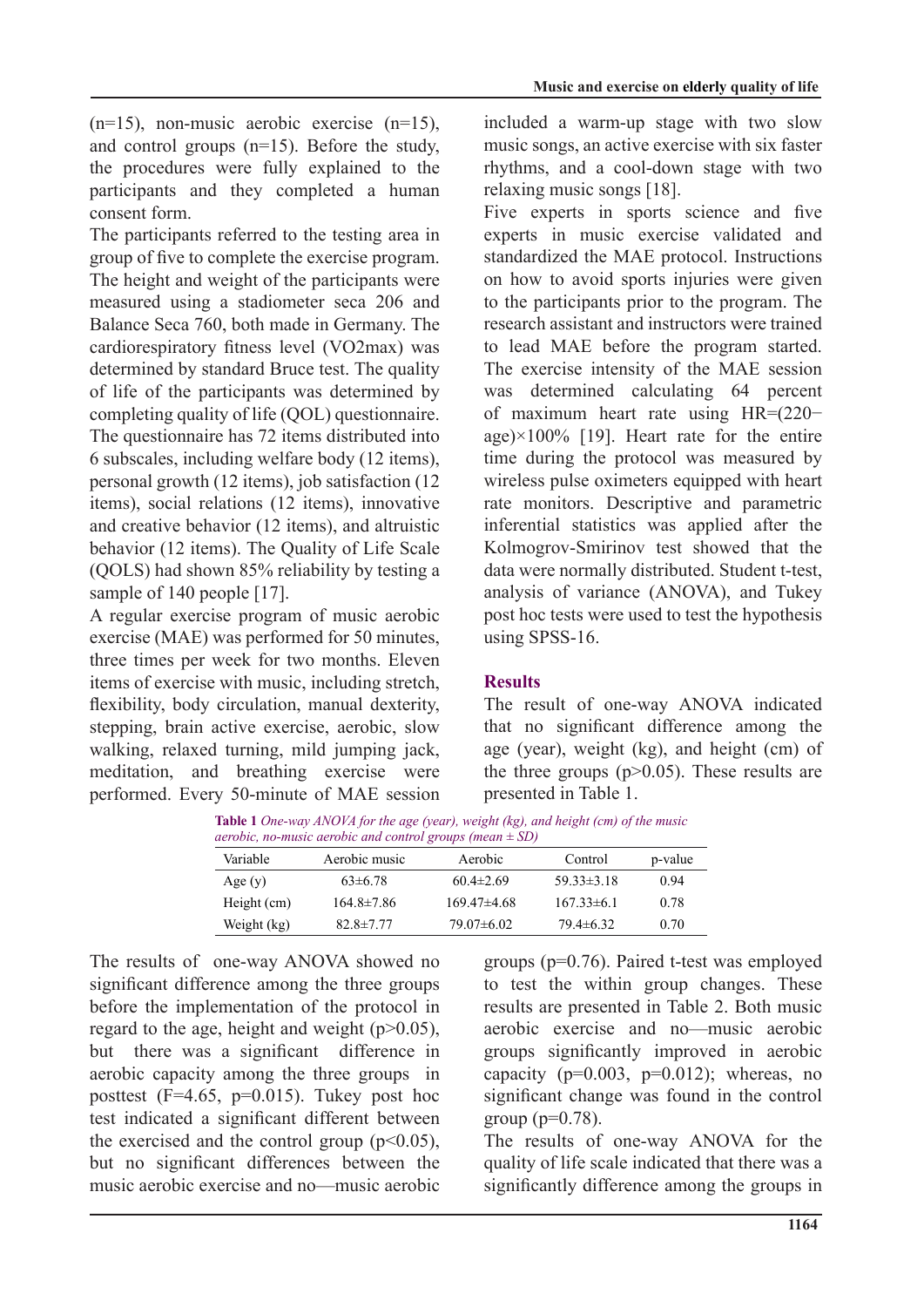posttest  $(F=54.08, p=0.008)$ . Tukey pot hoc test indicated that there was a significant different between both exercises and the control group  $(p<0.05)$ ; whereas, no significant difference was found between the aerobic and non-<br>musical exercise groups  $(p=0.48)$ .

Paired t-test results of within group differences showed that both music and nomusic aerobic exercise groups significantly improved in terms of quality of life  $(p=0.0001)$ ,  $p=0.006$ ; however, no significant change was found in the control group  $(p=0.08)$ .

*Table 2 Paired-t-test result of comparing pre and posttest aerobic capacity (mean*  $\pm$  *SD) of musical, non-musical exercise, and control groups of elderly men* 

| Group                        | <b>State</b> | (Mean $\pm$ SD)   | Change | $Change\%$ |          | p     |
|------------------------------|--------------|-------------------|--------|------------|----------|-------|
| Aerobic music group $(n=15)$ | Pretest      | $43.73\pm 6.69$   | 19.94  | $+45.59$   | $-3.64$  | 0.003 |
|                              | Posttest     | $63.67 \pm 24.47$ |        |            |          |       |
| Aerobic group $(n=15)$       | Pretest      | $48.13 \pm 13.4$  | 15.34  | $+31.87$   | $-2.89$  | 0.012 |
|                              | Posttest     | $63.47 \pm 7.74$  |        |            |          |       |
|                              | Pretest      | $44.67 \pm 14.15$ | 0.84   | $+1.85$    | $-0.276$ | 0.78  |
| Control group $(n=15)$       | Posttest     | $45.5 \pm 16.4$   |        |            |          |       |

*Table 3 Paired-t-test result of comparing pre and posttest elderly men quality of life (mean*  $\pm$  *SD) across three* groups

| Group               | <b>State</b> | $(Mean \pm SD)$   | Changes | $Change\%$ |         | р      |
|---------------------|--------------|-------------------|---------|------------|---------|--------|
| Aerobic music group | Pretest      | $234.33 \pm 24.9$ | 54.77   | $+23.37$   | $-5.95$ | 0.0001 |
|                     | Posttest     | $289.1 \pm 20.6$  |         |            |         |        |
|                     | Pretest      | $249.8 \pm 36.1$  | 30.7    | $+12.29$   | $-3.24$ | 0.006  |
| Aerobic group       | Posttest     | $280.5 \pm 21.5$  |         |            |         |        |
|                     | Pretest      | $251.6 \pm 26.1$  | 5.3     | $+2.11$    | $-1.61$ | 0.08   |
| Control group       | Posttest     | $256.9 \pm 25.3$  |         |            |         |        |

### **Discussion**

The results of this study showed that eight weeks of musical and non-musical aerobic exercise caused improvement in the aerobic capacity of elderly men; however, no significant differences in the percent of change was found between these two groups. Ghaderi et al, examined the effect of motivating and relaxing music on aerobic performance, rate of perceived exertion, and salivary cortisol in male athletes and concluded that the music have a positive effect on aerobic performance of athletes [20]. Fakhari and Mahdieeh found that eight weeks of physical activity can improve the aerobic power in female patients with type 2 diabetes  $[21]$ .

In addition, Kashef et al reported a positive effect of 8 weeks of aerobic training on the aerobic capacity and blood lactate of young men  $[22]$ . These research results are consistent with the findings of the present research. It seems that aerobic exercise can result in deeper inspiration and expiration that in turn results in strengthening of respiratory muscles and total body fitness. In such circumstances aerobic power increases following these activities. In addition it seems that after eight weeks of aerobic exercise with and without music raises the participants' morale and this could be one of the reasons for the increase in aerobic power. Moreover, it is possible that 90 percent of free fatty acids oxidative metabolism occurs when moderate intensity exercise (50) percent of maximum oxygen consumption) is performed in long term [23]. Due to increase of mitochondrial density following the aerobic exercise, oxidative capacity of muscle enzymes, activity electron transport chain enzymes, activity enzymes involved in the oxidation of fat, especially the beta oxidation cycle enzyme as well as lipoprotein lipase activity and lipid oxidation are increased. On the other hand, aerobic exercise performed in water can results in an increase in beta adrenergic receptor density in adipose tissue cell level; therefore, their susceptibility to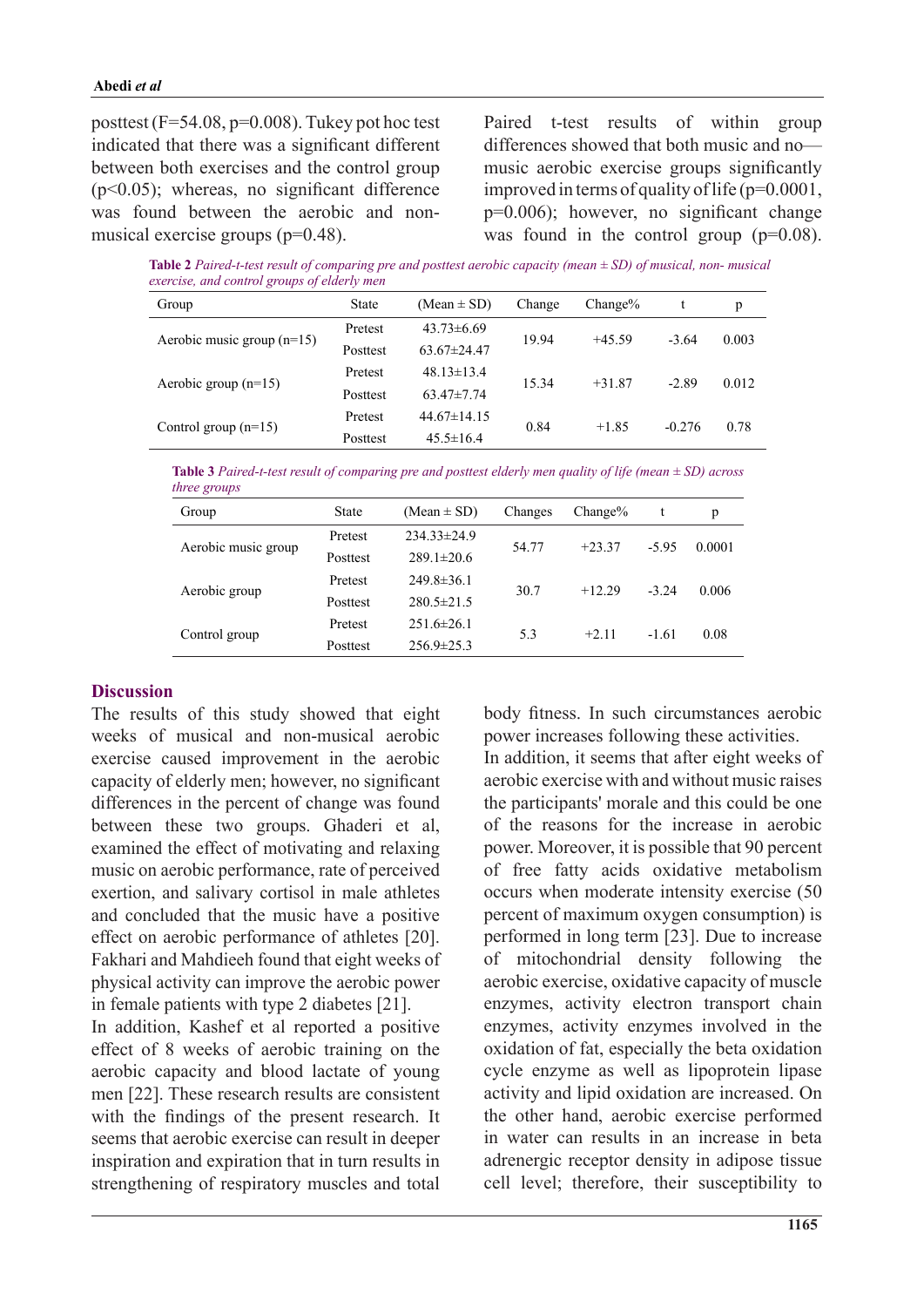the process of lipolysis is increased  $[24]$ . It seems that the main driver of this process is the distribution of catecholamines and reduction of insulin effect on aerobic exercise, and increase of fat oxidation  $[23]$ 

Aerobic training is likely to result in strengthening and maintaining of muscles strength, increasing oxygen supply to brain, increasing range of motion, developing muscle control, and decreasing muscle stiffness and hardness, enhancing balance ability and increasing the energy and feeling of wellness  $[25]$ . In regard to the effect of musical aerobic on aerobic power of the participants, it may be assumed that listening to music would cause the person to divert attention from fatigue caused by exercise and as a result lack sufficient resource to process other information as purposed by parallel information processing model [1]. Based on the theory of Astarbryk's tunnel perception, listening to songs and music or any other stimulus causes the person not to feel the fatigue, therefore, keep on performing the task that eventually improves performance and increases the aerobic capacity of the performer  $[12]$ . Barzegar et al., showed that listening to fast music during incremental exercise significantly increase respiratory exchange ratio and the amount of carbon dioxide produced while no significant change in oxygen consumption and time to reach the threshold of anaerobic occurred [26].

Birnbaum et al found that listening to music with a fast tempo during the exercise increased oxygen consumption  $[27]$ . Tiev et al also reported that listening to music during exercise significantly increase oxygen consumption [ $28$ ]. From neuromuscular point of view, it may seem that some external stimuli such as music while performing physical activity can increase the firing rate of primary motor neurons in the primary centers that results in further increase of muscle contractions [29]. In addition, there are reports that show listening to music with a fast tempo decreases muscle tension, increases blood flow to the muscles, and ,causes muscles to switch to aerobic metabolism [30]. As noted earlier, the significant effect of aerobic exercise

was similar regardless of music presence on aerobic power in the elderly participants.

The results of the present research also showed that eight weeks of aerobic training with musical and without music caused significant improvement in the quality of life of elderly; however, such effect was not found between the two types of exercises.

Ghasemtalebi et al., investigated the effect of 8 weeks of aerobic exercise performed three times per week on the quality of life of 23 elderly women and reported a positive effect of aerobic exercise on the participants 'quality of life [31]. Satoh et al., also conducted a research in which the effect of exercise training with music was examined on the cognitive function of 119 older adults (age  $65-84$  years) by dividing them into three groups of exercise with music, music only, and control condition and concluded that physical exercise along with music have a positive effect on cognitive function in the participants  $[32]$ . In addition, Geirsdottir et al studied the effects of 12 weeks of resistance training on physical performance and hope of improvement in the quality of life in 238 participants aged 65 years in Icelandic. The result of a for mentioned study showed significant improvement in lean body mass. muscle strength, physical performance, change in 6-minute walking distance, and health-related quality of life [33]. Svantesson et al., examined the effect of physical activity. on the quality of life of elderly and found a positive correlation between the physical activity and decrease of chronic disease incidence, fear of falling, health care costs and improvement of cognitive function. muscle function and overall quality of life of the elderly [34]. The results of these research are consistent with the findings of the present research. Exercise and physical activity play significant role on improvement of life quality, prevention of mental disorders, including depression, anxiety, stress, anger and stress [35]. Research result show that exercise (aerobic and anaerobic) reduces depression in depressed patients [36] that can be attributed to release of endogenous hormones such as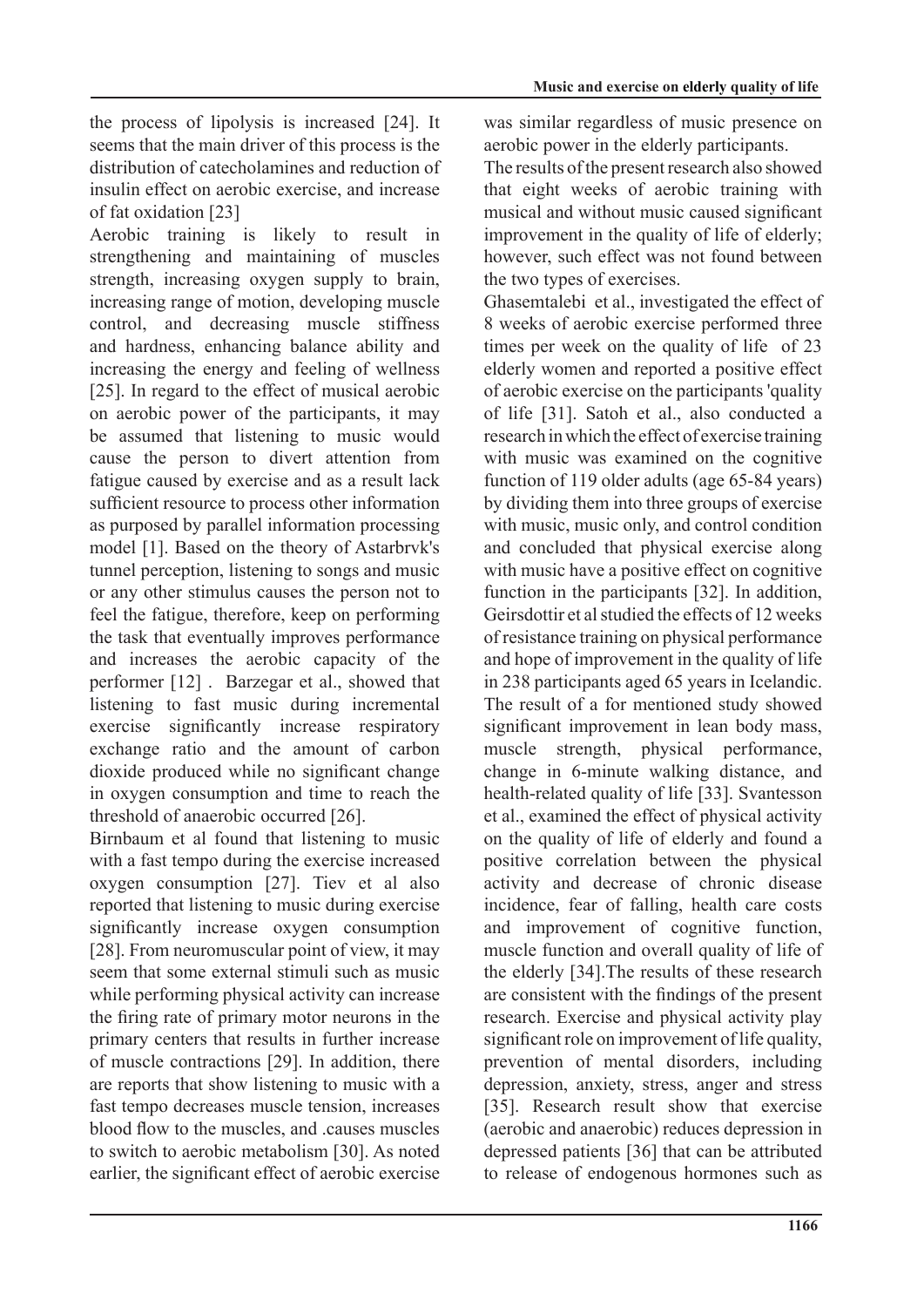#### *al et* **Abedi**

enkephalins and endorphins secreted from the anterior pituitary gland which in turn increases positive mood in people or it may be due to release of serotonin (or 5-hydroxyl) tryptamine) secreted from the gastrointestinal system and central nervous system. Serotonin is a neurotransmitter that facilitates messages transmission from one region of the brain to the other regions. Approximately 40 million brain cells are affected directly or indirectly by serotonin. These cells are related with mood, sexual desire, appetite, sleep, memory and learning, regulating body temperature and some social behaviors that enhance energy, vitality and happiness in people [37]. Exercise and physical activity also have positive effect on the immune system that is responsible for stress management. Physical activity increases antibodies and type of lymphocytes  $T$  (carrying antibodies) that identify antigens production source within the body and intervene to eliminate the antigens' danger before they have a chance to harm the body. Physical activity increases the level of GH (growth hormone) in the elderly women more than the younger ones. It may be due to metabolic efforts in the body to store glycogen and reduce the breakdown of protein molecules and results in releasing the stored fat. [38]. In addition, physical activity and exercise reduce blood sugar levels and reduce cellular resistance to insulin absorption. In other words, exercise has insulin-like effect that facilitates glucose enters into the cells particularly the muscle cells [39].

Research result show that physical activities, including jogging, cycling, dancing, and walking may improve memory in time to respond quickly to environmental stimuli (environmental dominance) since regular exercise increases blood flow to the brain, leads to better oxygen and nutrition supply to the brain neurons, and prevents the narrowing of the arteries. Furthermore, exercise causes the release of a growth factor called B.D.N.F that enhances neurons resistant to damage and may prevent some memory disease including Alzheimer's and Parkinson [40]. It is likely that some of these changes occurred following the participation of both participants in exercise with and without music that was reflected in improvement in their quality of life condition.

#### **Conclusion**

Comparing the result of quality of life and aerobic capacity of both music and non-music aerobic exercise revealed that both group improved significantly but the effectiveness of the two types training was similar.

### **Acknowledgments**

This article was prepared from a thesis entitled: The effects music and non-music aerobic exercise on aerobic capacity and quality of life in elderly men is in fulfilment of a Master of Science in Exercise Sciences and Physical Education degree in 2016 with the Code 20021404932017. The researcher also appreciates the cooperation of the colleagues contributing to the fulfillment of this research project.

### **Contribution**

Study designs: BA, AH Data collection and analysis: AH, BA, MS Manuscript preparation: BA, MS.

#### **Conflict of Interest**

"The authors declare that they have no competing interests."

#### **Funding**

The author (s) received no financial support for the research, authorship and/or publication of this article.

#### **Reference**

1- Ferhan S, Vesile S. Fatigue and physical activity levels of 65 and over older people living in rest home. *Int J Gerontol* 2011; 5(1): 13-6.

2- Christensen K, Doblhammer G, Rau R, Vaupel JW. Ageing populations: the challenges ahead. *Lancet* 2009; 374(9696): 1196-208.

3- Schneider G, Driesch G, Kruse A, Wachter M, Nehen HG, Heuft G. What influences self-perception of health in the elderly? The role of objective health condition, subjective well-being and sense of coherence. Arch Gerontol Geriatr 2004; 39(3): 227-37.

4- Newall NE, Chipperfield JG, Bailis DS, Stewart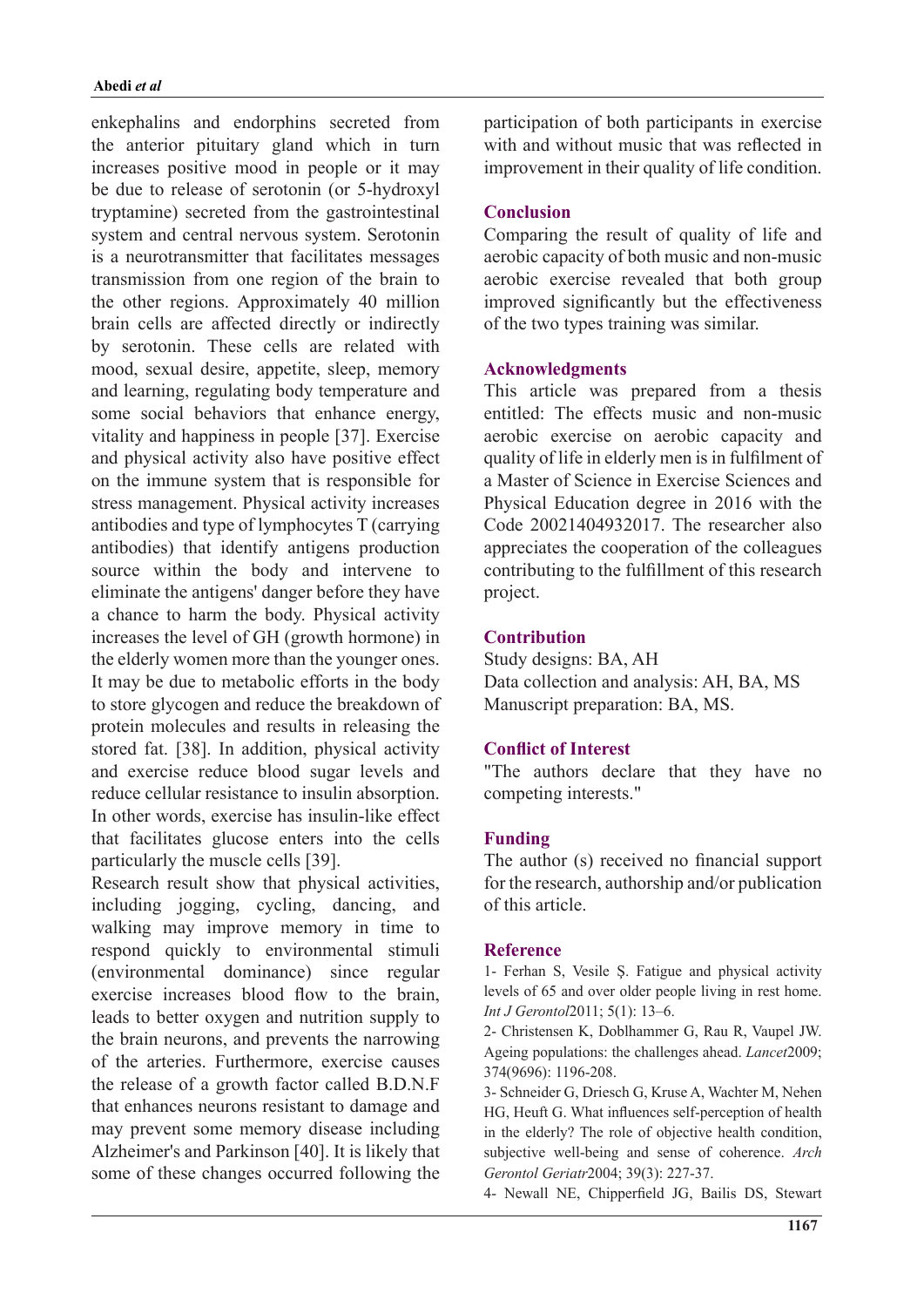TL. Consequences of loneliness on physical activity and mortality in older adults and the power of positive emotions. Health Psychol2013; 32(8): 921-4

5- King AC, Pruitt LA, Phillips W, Oka R, Rodenburg A, Haskell WL. Comparative effects of two physical activity programs on measured and perceived physical functioning and other health-related quality of life outcomes in older adults. *J Gerontol A Biol Sci Med Sci* 2000; 55(2): 74-83.

6- Khazaee-Pool M, Sadeghi R, Majlessi F, Rahimi Foroushani A. Effects of physical exercise programm on happiness among older people. *J Psychiatr Ment Health* Nurs2015; 22(1): 47-57.

Zajko WJ, Proctor DN, et al. American college of sports 7- American College of Sports Medicine, Chodzkomedicine position stand. Exercise and physical activity for older adults. Med Sci Sports Exerc 2009; 41(7): 1510-30.

8- Seinfeld S, Figueroa H, Ortiz-Gil J, Sanchez-Vives MV. Effects of music learning and piano practice on cognitive function, mood and quality of life in older adults. *Front* Psychol2013; 1(4): 810.

9- Thoma MV, La Marca R, Brönnimann R, Finkel L, Ehlert U, Nater UM. The effect of music on the human stress response. PLoS One 2013; 8(8): e70156.

10- Lee LH, Lai LH, Shaw CK, Chung HH. Effects of music on depression of the community-residing elders. zu Chi Nurs J2005; 4: 27-36.

11- Coelho FG, Gobbi S, Andreatto CA, Corazza DI, Pedroso RV, Santos-Galduróz RF. Physical exercise modulates peripheral levels of brain-derived neurotrophic factor (BDNF): a systematic review of experimental studies in the elderly. Arch Gerontol Geriatr 2013; 56(1): 10-5.

12- Coelho FM, Pereira DS, Lustosa LP, et al. Physical therapy intervention (PTI) increases plasma brain-derived frail elderly women. Arch Gerontol Geriatr2012; 54(3): neurotrophic factor (BDNF) levels in non-frail and pre-415-20.

13- Atan T. Effect of music on anaerobic exercise performance. *Biol Sport* 2013; 30(1): 35-9

14- Thakur AM, Yardi SS. Effect of different types of music on exercise performance in normal individuals. Indian J Physiol Pharmacol<sup>2013</sup>; 57(4): 448-51.

15- Koç H, Curtseit T, Curtseit A. Influence of music on Wingate Anaerobic test performance. Sci Mov Health<sub>2009</sub>; 9: 134-7.

16- Baldari C, Macone D, Bonavolontà V, Guidetti L.  $E$ ffects of music during exercise in different training status. *J Sports Med Phys Fitness* 2010; 50(3): 281-7.

17- Cohen SR, Mount BM, Strobel MG, Bui F. The McGill quality of life questionnaire: a measure of quality of life appropriate for people with advanced disease. A preliminary study of validity and acceptability. Palliat Med1995; 9(3): 207-19.

18- Yeh SH, Lai HL, Hsiao CY, et al. Moderate physical activity of music aerobic exercise increases lymphocyte counts, specific subsets, and differentiation. *J Phys Act* Health<sub>2014</sub>; 11(7): 1386-92.

19- Hiilloskorpi HK, Pasanen ME, Fogelholm MG, Laukkanen RM, Mänttäri AT. Use of heart rate to predict energy expenditure from low to high activity levels. *Int* J Sports Med 2003; 24(5): 332-6.

20- Ghaderi M, Rahimi R, Azarbaijani MA. The effect of motivational and relaxation music on aerobic performance, rating perceived exertion and salivary cortisol in athlete males. South African Journal for Research in Sport, Physical Education and Recreation2009; 31(2): 29-38.

21- Fakhari M, Mahdieah L. Effect of 8 weeks of selective physical activity on static balance and aerobic capacity in female patients with type 2 diabetes. *Quarterly Journal of Sabzevar University of Medical* Sciences2014; 21(4): 629-36.

22- Kashef M, Ramezani A, Mohammadi M. The effect of L-carnitine and aerobic exercise on aerobic power and blood latate in young male. Sport Biosciences (Harakat) 2014; 6(1): 57-68.

23- Pasman WJ, Westerterp MS, Saris WH. The effect of body weight changes and endurance training on 24h substrate oxidation. Int J Obes Relat Metab Disord 1999; 23(12): 1223-32.

induced lipid mobilization in subcutaneous adipose 24- Moro C, Pillard F, De Glisezinski I, et al. Exercisetissue is mainly related to natriuretic peptides in overweight men. Am J Physiol Endocrinol Metab2008;  $295(2): 505-13.$ 

25- Coelho FG, Santos-Galduroz RF, Gobbi S, Stella F. Systematized physical activity and cognitive performance in elderly with Alzheimer's dementia: a systematic review. Rev Bras Psiquiatr2009 ;31(2): 163-70.

26- Barzegar H, Vosadi E, Soori R, Akbarnejad A. Effect of music on athlete metabolic responses during incremental exercise. *Medical Sciences* 2014; 24(3):153-8.

27- Birnbaum L, Boone T, Huschle B. Cardiovascular responses to music tempo during steady-state exercise. J Exerc Physiol Online 2009; 12(1): 50-6.

28- Tiev M, Manire SA, Robert JR, Barbara W. Effect of music and dialogue on perception of exertion, enjoyment, and metabolic responses during exercise. Int J Fit2010;6(2):45-52

29- Shephard RJ. Chronic fatigue syndrome: an update. Sports Med 2001; 31(3): 167-94.

30- Szmedra L, Bacharach DW. Effect of music on perceived exertion, plasma lactate, norepinephrine and cardiovascular hemodynamics during treadmill running. Int J Sports Med 1998; 19(1): 32-7.

31- Ghasemtalebi S, Nataj Omran ZH, Farzaneh Ghrohi F. Effect of aerobics exercises on quality of life in elderly women. International Journal of Sport Studies2015;  $5(3)$ : 263-6.